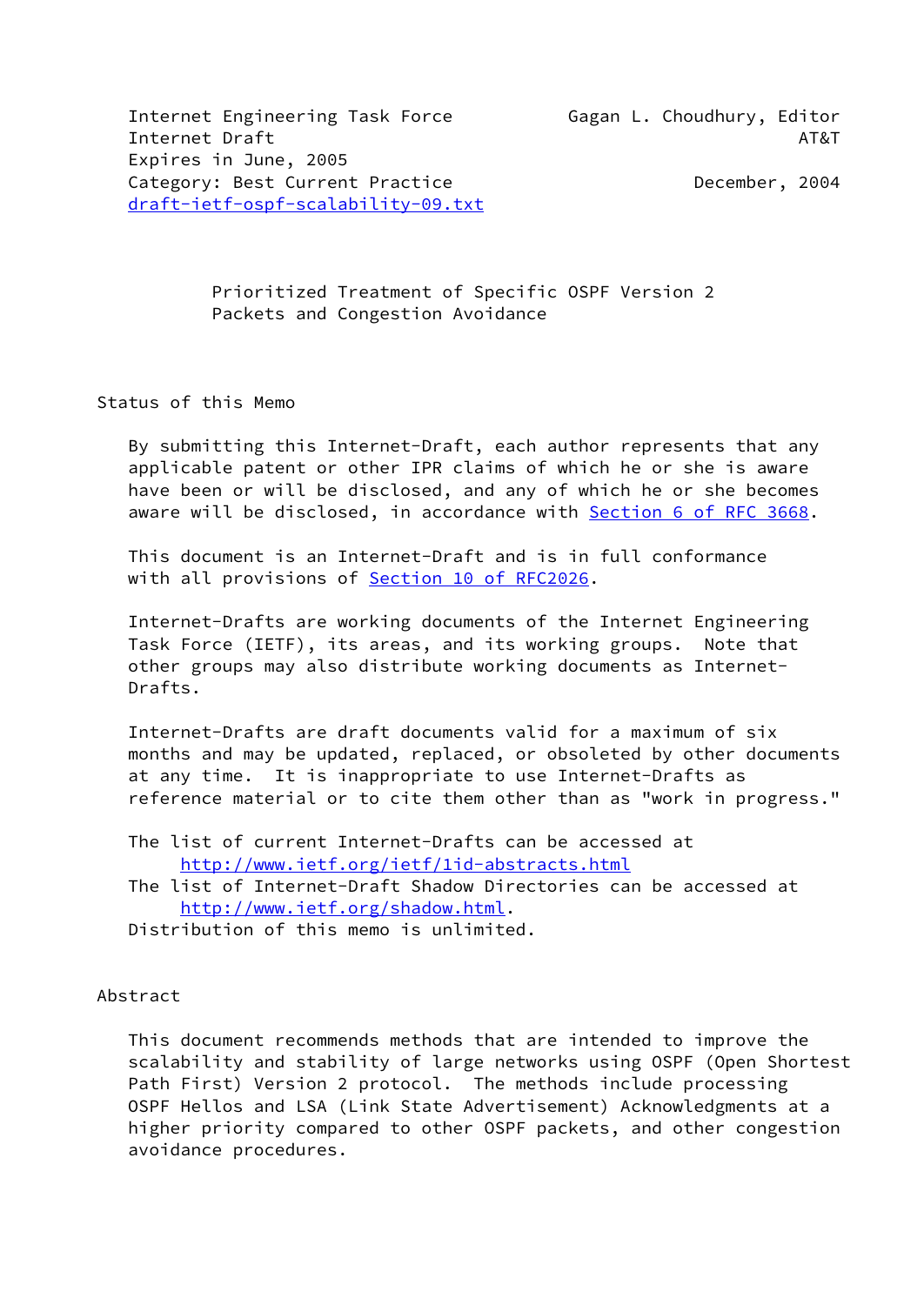<span id="page-1-1"></span>

| Internet Draft    | Prioritized Treatment                               | Expires - June, $2005$ |
|-------------------|-----------------------------------------------------|------------------------|
| Table of Contents |                                                     |                        |
|                   |                                                     |                        |
|                   |                                                     |                        |
|                   |                                                     |                        |
|                   |                                                     |                        |
|                   |                                                     |                        |
|                   |                                                     |                        |
|                   |                                                     |                        |
|                   |                                                     |                        |
|                   | Appendix B. List of Variables and Values10          |                        |
|                   | Appendix C. Other Recommendations and Suggestions11 |                        |

## <span id="page-1-0"></span>[1](#page-1-0). Introduction

In this document as we refer to OSPF we mean OSPFv2  $[Ref1]$  $[Ref1]$ . The scalability and stability improvement techniques described here may also apply to OSPFv3  $[Ref2]$  $[Ref2]$  but that will require further study and operational experience.

 A large network running OSPF protocol may occasionally experience the simultaneous or near-simultaneous update of a large number of link-state-advertisements, or LSAs. This is particularly true if OSPF traffic engineering extension [[Ref3\]](#page-6-7) is used which may significantly increase the number of LSAs in the network. We call this event, an LSA storm and it may be initiated by an unscheduled failure or a scheduled maintenance event. The failure may be hardware, software, or procedural in nature.

 The LSA storm causes high CPU and memory utilization at the router causing incoming packets to be delayed or dropped. Delayed acknowledgments (beyond the retransmission timer value) result in retransmissions, and delayed Hello packets (beyond the router-dead interval) result in neighbor adjacencies being declared down. The retransmissions and additional LSA originations result in further CPU and memory usage, essentially causing a positive feedback loop, which, in the extreme case, may drive the network to an unstable state.

 The default value of retransmission timer is 5 seconds and that of the router-dead interval is 40 seconds. However, recently there has been a lot of interest in significantly reducing OSPF convergence time. As part of that plan much shorter (sub-second) Hello and router-dead intervals have been proposed [\[Ref4](#page-6-8)]. In such a scenario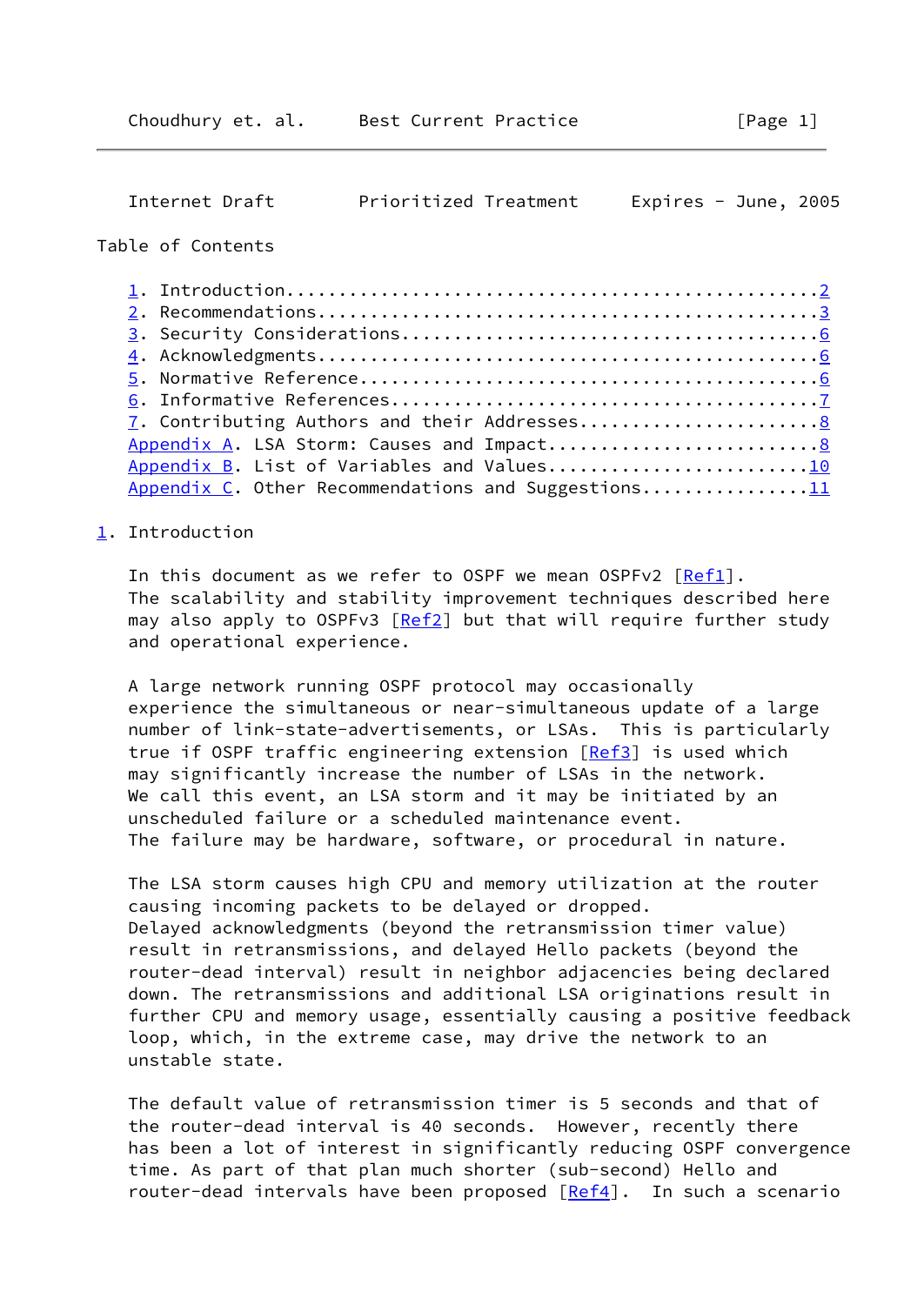it will be more likely for Hello packets to be delayed beyond the router-dead interval during network congestion caused by an LSA storm.

 In order to improve the scalability and stability of networks we recommend steps for prioritizing critical OSPF packets and avoiding

| Choudhury et. al. | Best Current Practice | [Page 2] |
|-------------------|-----------------------|----------|
|-------------------|-----------------------|----------|

<span id="page-2-1"></span>Internet Draft Prioritized Treatment Expires - June, 2005

congestion. The details of the recommendations are given in [Section](#page-2-0) [2](#page-2-0). A simulation study is reported in  $[Ref14]$  $[Ref14]$  that quantifies the congestion phenomenon and its impact. It also studies several of the recommendations and shows that they indeed improve the scalability and stability of networks using OSPF protocol.  $[Ref14]$  $[Ref14]$  is available on request by contacting the editor or one of the authors.

 [Appendix A](#page-8-0) explains in more detail LSA storm scenarios, their impact, and points out a few real-life examples of control message storms. [Appendix B](#page-11-0) provides a list of variables used in the recommendations and their example values. [Appendix C](#page-12-0) provides some further recommendations and suggestions with similar goals.

## <span id="page-2-0"></span>[2](#page-2-0). Recommendations

 The Recommendations below are intended to improve the scalability and stability of large networks using OSPF protocol. During periods of network congestion they would reduce retransmissions, avoid an adjacency to be declared down due to Hello packets being delayed beyond the RouterDeadInterval, and take other congestion avoidance steps. The recommendations are unordered except that Recommendation 2 is to be implemented only if Recommendation 1 is not implemented.

 (1) Classify all OSPF packets in two classes: a "high priority" class comprising of OSPF Hello packets and Link State Acknowledgment packets, and a "low priority" class comprising of all other packets. The classification is accomplished by examining the OSPF packet header. While receiving a packet from a neighbor and while transmitting a packet to a neighbor, try to process a "high priority" packet ahead of a "low priority" packet.

 The prioritized processing while transmitting may cause OSPF packets from a neighbor to be received out of sequence. If Cryptographic Authentication (AuType = 2) is used (as specified in  $[Ref1]$  $[Ref1]$ ) then successive received valid OSPF packets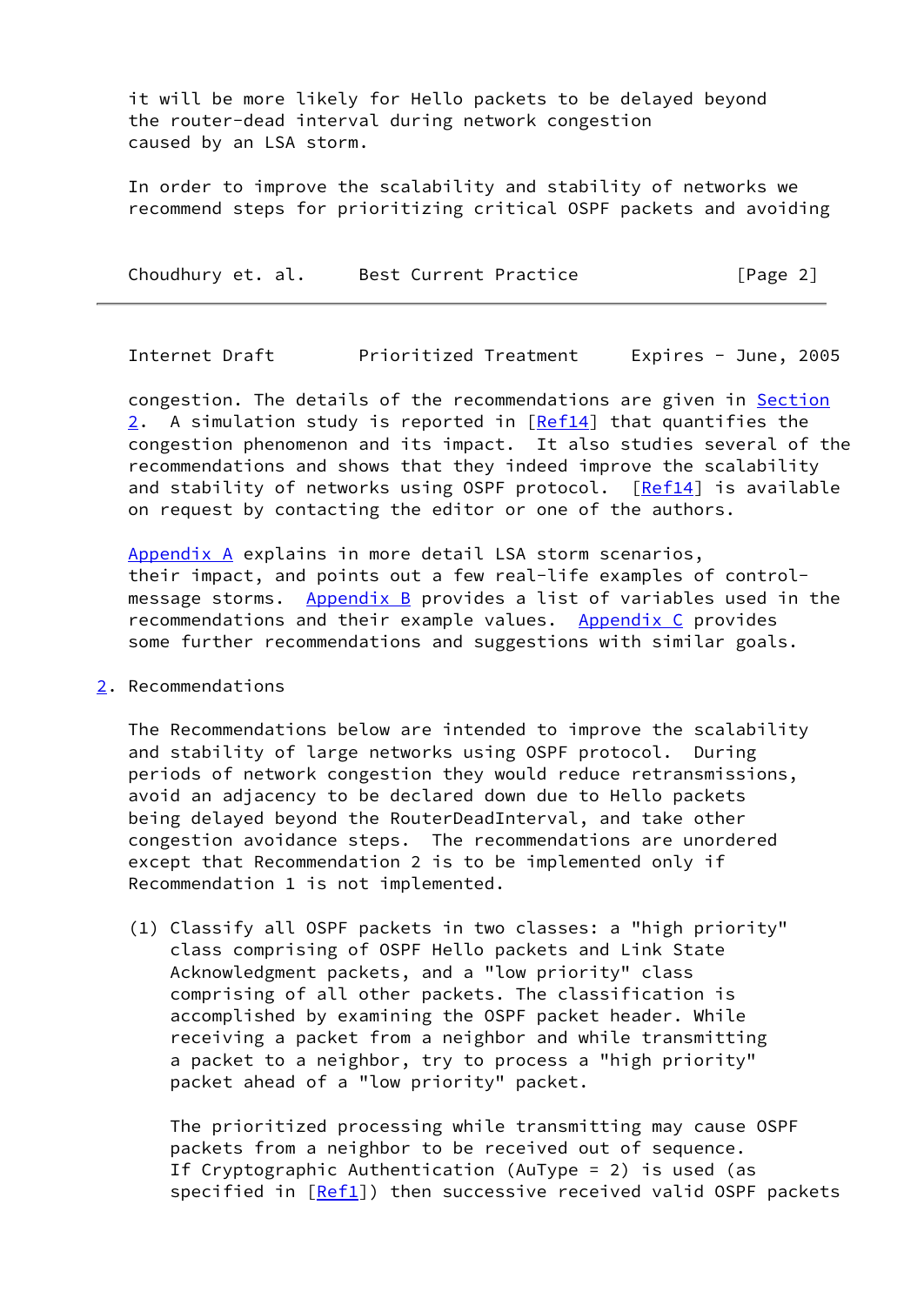from a neighbor need to have a non-decreasing "Cryptographic sequence number". To comply with this requirement we recommend that in case Cryptographic Authentication (AuType = 2) is used [\[Ref1](#page-6-5)], prioritized processing be not done at the transmitter. This will avoid packets arriving at the receiver out of sequence. However, after security processing at the receiver (including sequence number checking) is complete, the OSPF packets may be kept in a "high-priority" queue or a "low-priority" queue based on their class and processed accordingly. The benefit of prioritized processing is clearly higher in the absence of Cryptographic Authentication since in that case prioritization can be implemented both at the transmitter and at the receiver. However, even with Cryptographic Authentication it will be beneficial to have prioritization only at the receiver (following

Choudhury et. al. Best Current Practice [Page 3]

Internet Draft Prioritized Treatment Expires - June, 2005

security processing).

- (2) If the Recommendation 1 cannot be implemented then reset the inactivity timer for an adjacency whenever any OSPF unicast packet or any OSPF packet sent to AllSPFRouters over a point-to-point link is received over that adjacency instead of resetting the inactivity timer only on receipt of the Hello packet. So OSPF would declare the adjacency to be down only if no OSPF unicast packets or no OSPF packets sent to AllSPFRouters over a point-to-point link are received over that adjacency for a period equaling or exceeding the RouterDeadInterval. The reason for not recommending this proposal in conjunction with Recommendation 1 is to avoid potential undesirable side effects. One such effect is the delay in discovering the down status of an adjacency in a case where no high priority Hello packets are being received but the inactivity timer is being reset by other stale packets in the low priority queue.
- (3) Use an exponential backoff algorithm for determining the value of the LSA retransmission interval (RxmtInterval). Let R(i) represent the RxmtInterval value used during the i-th retransmission of an LSA. Use the following algorithm to compute R(i)

 $R(1) = Rmin$  $R(i+1) = Min(KR(i), Rmax)$  for  $i>=1$ 

 where K, Rmin and Rmax are constants and the function  $Min(.,.)$  represents the minimum value of its two arguments.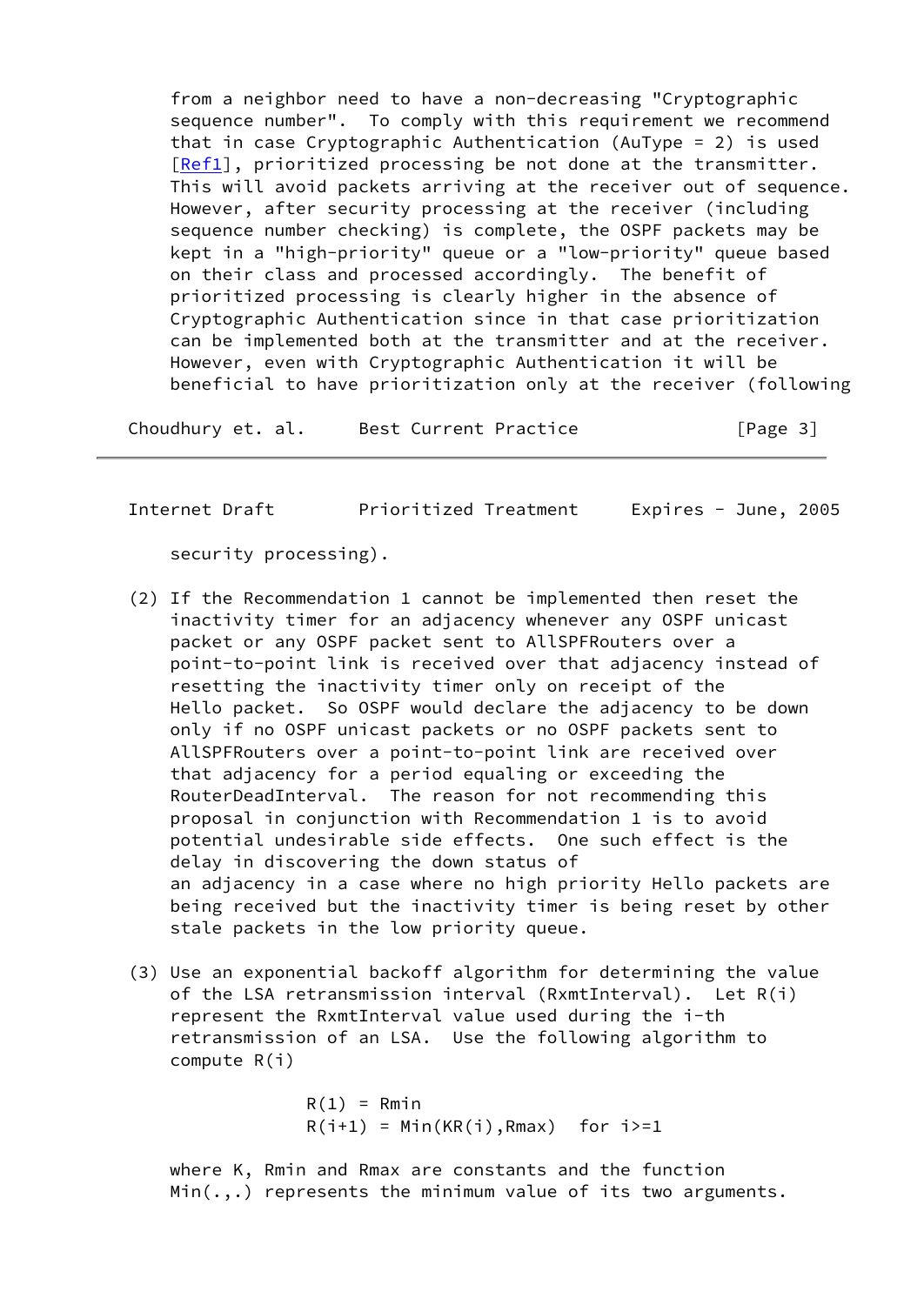Example values for K, Rmin and Rmax may be 2, 5 seconds and 40 seconds respectively. Note that the example value for Rmin, the initial retransmission interval, is the same as the sample value of RxmtInterval in [\[Ref1](#page-6-5)].

 This recommendation is motivated by the observation that during a network congestion event caused by control messages, a major source for sustaining the congestion is the repeated retransmission of LSAs. The use of an exponential backoff algorithm for the LSA retransmission interval reduces the rate of LSA retransmissions while the network experiences congestion (during which it is more likely that multiple retransmissions of the same LSA would happen). This in turn helps the network get out of the congested state.

 (4) Implicit Congestion Detection and Action Based on That: If there is control message congestion at a router, its neighbors do not know about that explicitly. However, they can implicitly detect it based on the number of unacknowledged LSAs to this router. If this number exceeds a certain "high water mark" then the rate at which LSAs are sent to this router

| Choudhury et. al. | Best Current Practice | [Page 4] |
|-------------------|-----------------------|----------|
|-------------------|-----------------------|----------|

Internet Draft Prioritized Treatment Expires - June, 2005

 should be reduced progressively using an exponential backoff mechanism but not below a certain minimum rate. At a future time, if the number of unacknowledged LSAs to this router falls below a certain "low water mark" then the rate of sending LSAs to this router should be increased progressively, again using an exponential backoff mechanism but not above a certain maximum rate. The whole algorithm is given below. It is to be noted that this algorithm is to be applied independently to each neighbor and only for unicast LSAs sent to a neighbor or LSAs sent to AllSPFRouters over a point-to-point link.

Let,

 U(t) = Number of unacknowledged LSAs to neighbor at time t. H = A high water mark (in units of number of unacknowledged LSAs) L = A low water mark (in units of number of unacknowledged LSAs)  $G(t)$  = Gap between sending successive LSAs to neighbor at time t.  $F =$  The factor by which the above gap is to be increased during congestion and decreased after coming out of congestion. T = Minimum time that has to elapse before the existing gap is considered for change. Gmin = Minimum allowed value of gap. Gmax = Maximum allowed value of gap.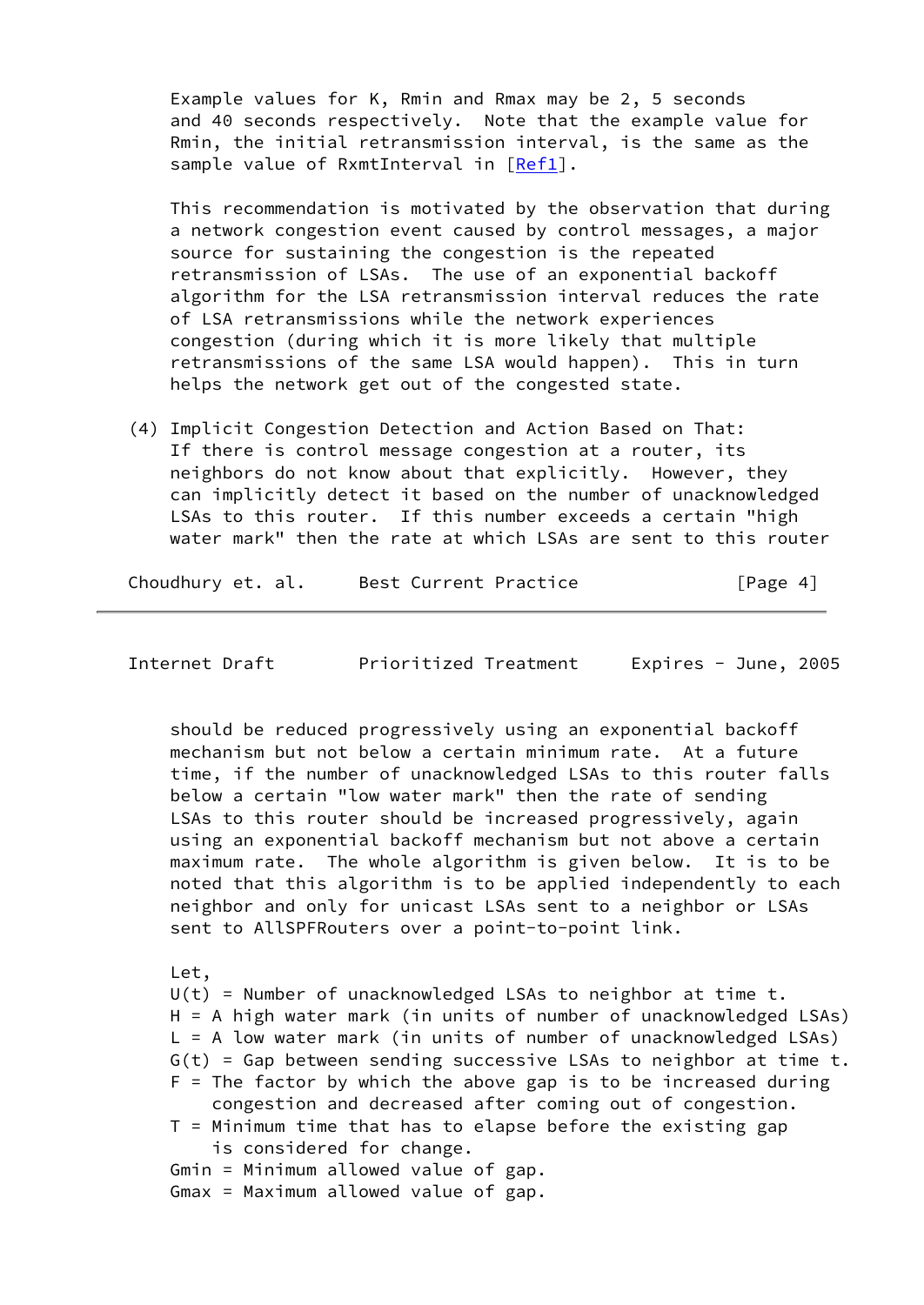The equation below shows how the gap is to be changed after a time T has elapsed since the last change:

 | | Min(FG(t),Gmax) if U(t+T) > H  $G(t+T) = | G(t) if H >= U(t+T) > = L$  $|$  Max(G(t)/F,Gmin) if U(t+T) < L |\_

\_

 $Min(.,.)$  and  $Max(.,.)$  represent the minimum and maximum values of the two arguments respectively. Example values for the various parameters of the algorithm are

as follows:  $H = 20$ ,  $L = 10$ ,  $F = 2$ ,  $T = 1$  second, Gmin = 20 ms, Gmax = 1 second.

 Recommendations 3 and 4 both slow down LSAs to congested neighbors based on implicitly detecting the congestion but they have important differences. Recommendation 3 progressively slows down successive retransmissions of the same LSA whereas Recommendation 3 progressively slows down all LSAs (new or retransmission) to a congested neighbor.

 (5) Throttling Adjacencies to be Brought Up Simultaneously: If a router tries to bring up a large number of adjacencies to its neighbors simultaneously then that may cause severe congestion due to database synchronization and LSA flooding

| Choudhury et. al. | Best Current Practice | [Page 5] |
|-------------------|-----------------------|----------|
|-------------------|-----------------------|----------|

<span id="page-5-0"></span>Internet Draft Prioritized Treatment Expires - June, 2005

 activities. It is recommended that during such a situation no more than "n" adjacencies should be brought up simultaneously. Once a subset of adjacencies have been brought up successfully, newer adjacencies may be brought up as long as the number of simultaneous adjacencies being brought up does not exceed "n". The appropriate value of "n" would depend on the router processing power, total bandwidth available for control plane traffic and propagation delay. The value of "n" should be configurable.

 In the presence of throttling, an important issue is the order in which adjacencies are to be formed. We recommend a First Come First Served (FCFS) policy based on the order in which the request for adjacency formation arrives. Requests may either be from neighbors or self-generated. Among the self-generated requests a priority list may be used to decide the order in which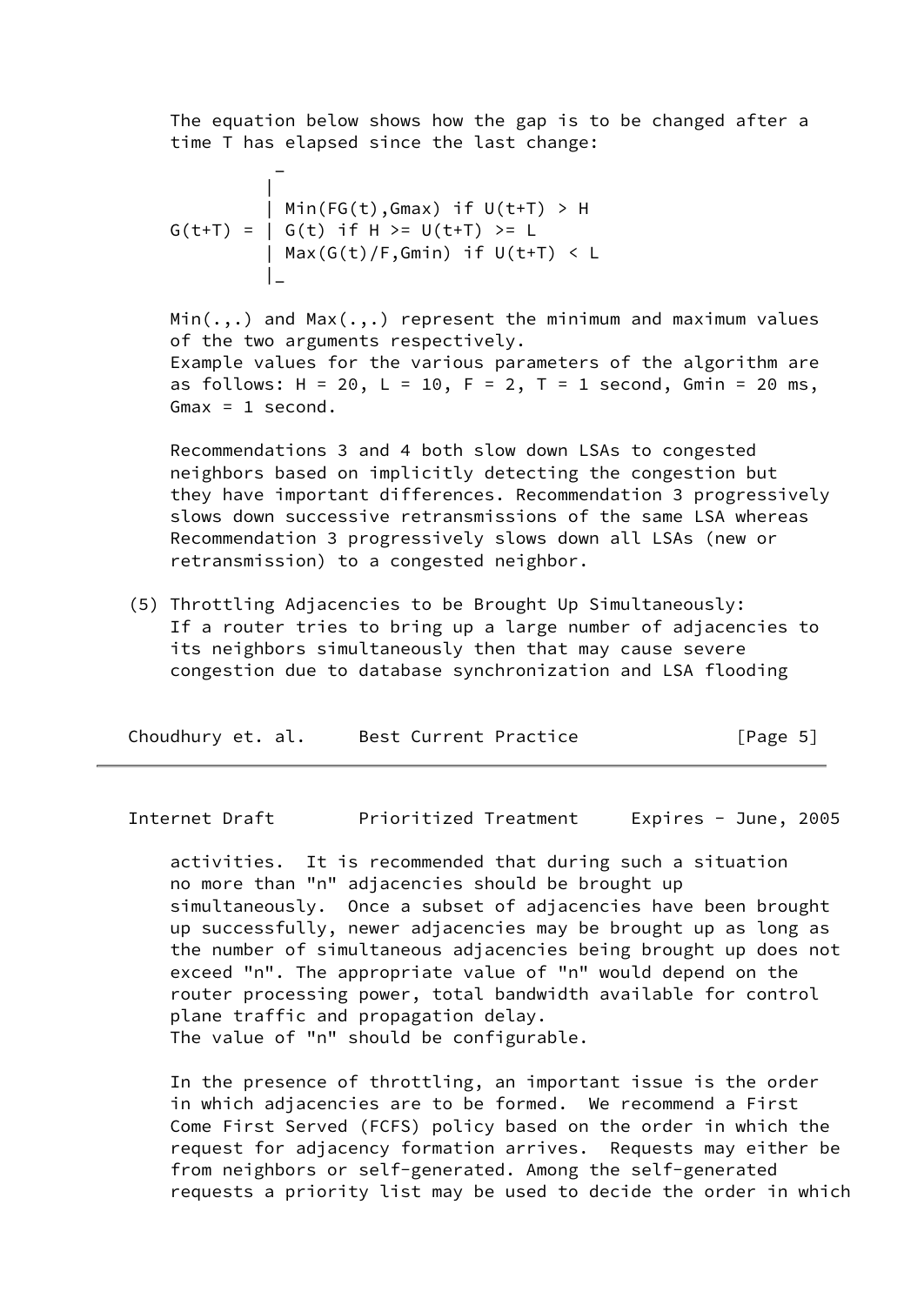the requests are to be made. However, once an adjacency formation process starts it is not to be preempted except for unusual circumstances such as errors or time-outs.

 In some of the Recommendations above we refer to point-to-point links. Those references should also include cases where a broadcast network is to be treated as a point-to-point connection from the standpoint of IP routing [[Ref5\]](#page-7-3)

<span id="page-6-0"></span>[3](#page-6-0). Security Considerations

 This memo does not create any new security issues for the OSPF protocol.

<span id="page-6-1"></span>[4](#page-6-1). Acknowledgments

 We would like to acknowledge the support and helpful comments from OSPF WG chairs Rohit Dube, Acee Lindem, John Moy, Routing Area directors Alex Zinin and Bill Fenner, and IESG reviewers. We acknowledge Vivek Dube, Mitchell Erblich, Mike Fox, Tony Przygienda, and Krishna Rao for comments on previous versions of the draft. We also acknowledge Margaret Chiosi, Elie Francis, Jeff Han, Beth Munson, Roshan Rao, Moshe Segal, Mike Wardlow, and Pat Wirth for collaboration and encouragement in our scalability improvement efforts for Link-State-Protocol based networks.

<span id="page-6-2"></span>[5](#page-6-2). Normative Reference

<span id="page-6-5"></span>[Ref1] J. Moy, "OSPF Version 2", [RFC 2328](https://datatracker.ietf.org/doc/pdf/rfc2328), April, 1998.

<span id="page-6-6"></span> [Ref2] R. Coltun, D. Ferguson and J. Moy, "OSPF For IPV6", [RFC 2740](https://datatracker.ietf.org/doc/pdf/rfc2740), December, 1999.

| Choudhury et. al. | Best Current Practice | [Page 6] |
|-------------------|-----------------------|----------|
|-------------------|-----------------------|----------|

<span id="page-6-4"></span>Internet Draft Prioritized Treatment Expires - June, 2005

<span id="page-6-3"></span>[6](#page-6-3). Informative References

<span id="page-6-7"></span> [Ref3] D. Katz, K. Kompella, D. Yeung "Traffic Engineering (TE) Extensions to OSPF Version 2," [RFC 3630,](https://datatracker.ietf.org/doc/pdf/rfc3630) September, 2003.

<span id="page-6-8"></span> [Ref4] C. Alaettinoglu, V. Jacobson and H. Yu, "Towards Milli second IGP Convergence," Work in Progress.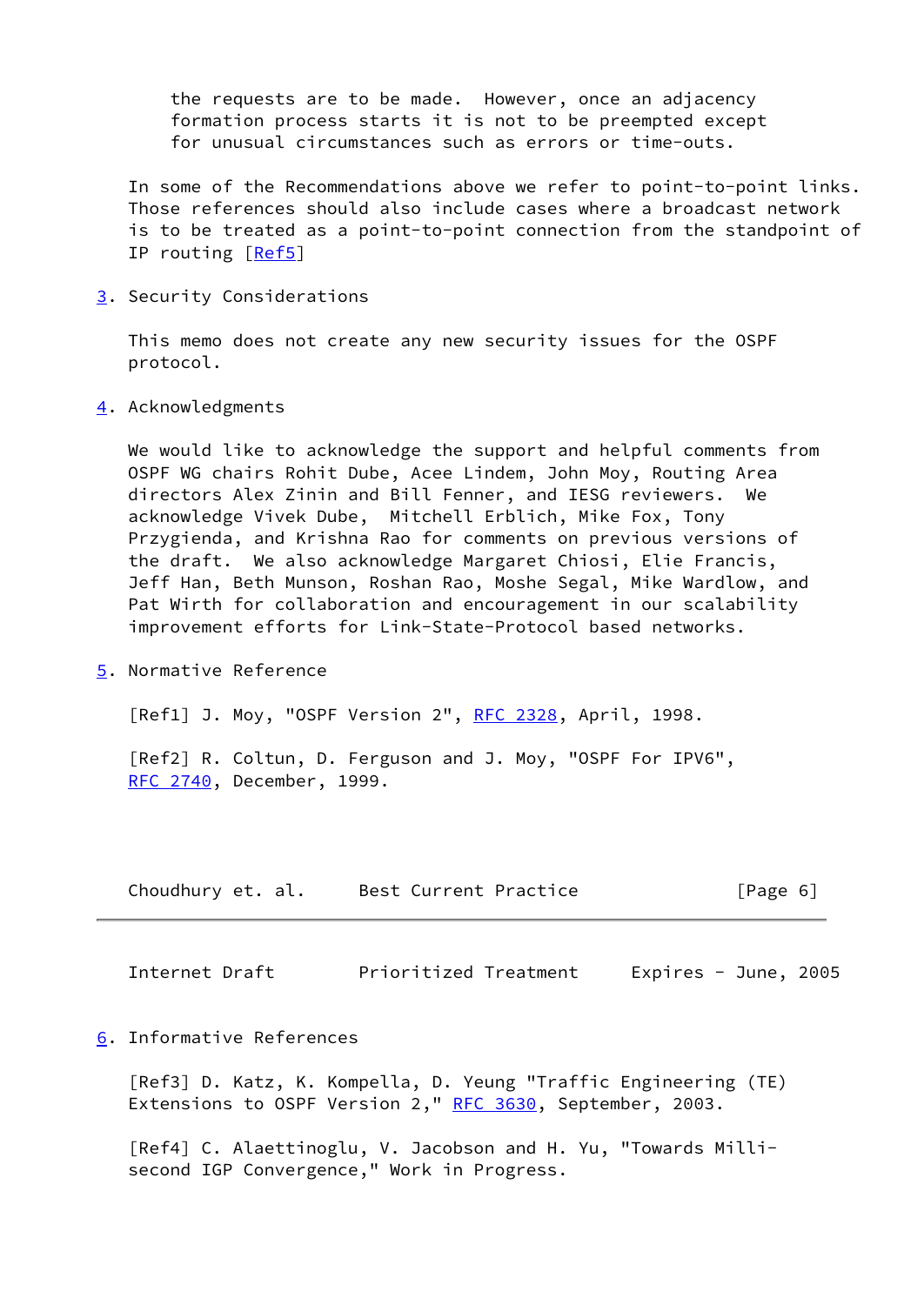<span id="page-7-3"></span>[Ref5] N. Shen, A. Lindem, J. Yuan, A. Zinin, R. White and S. Previdi, "Point-to-point operation over LAN in link-state routing protocols," Work in Progress.

 [Ref6] Pappalardo, D., "AT&T, customers grapple with ATM net outage," Network World, February 26, 2001.

 [Ref7] "AT&T announces cause of frame-relay network outage," AT&T Press Release, April 22, 1998.

 [Ref8] Cholewka, K., "MCI Outage Has Domino Effect," Inter@ctive Week, August 20, 1999.

 [Ref9] Jander, M., "In Qwest Outage, ATM Takes Some Heat," Light Reading, April 6, 2001.

<span id="page-7-4"></span> [Ref10] A. Zinin and M. Shand, "Flooding Optimizations in Link-State Routing Protocols," Work in Progress.

<span id="page-7-5"></span> [Ref11] P. Pillay-Esnault, "OSPF Refresh and flooding reduction in stable topologies," Work in progress.

<span id="page-7-6"></span> [Ref12] G. Ash, G. Choudhury, V. Sapozhnikova, M. Sherif, A. Maunder, V. Manral, "Congestion Avoidance & Control for OSPF Networks", Work in Progress.

 [Ref13] B. M. Waxman, "Routing of Multipoint Connections," IEEE Journal on Selected Areas in Communications, 6(9):1617-1622, 1988.

<span id="page-7-2"></span> [Ref14] G. Choudhury, G. Ash, V. Manral, A. Maunder and V. Sapozhnikova, "Prioritized Treatment of Specific OSPF Packets and Congestion Avoidance: Algorithms and Simulations," AT&T Technical Report, August, 2003.

<span id="page-7-7"></span> [Ref15] K. Nichols, S. Blake, F. Baker and D. Black, "Definition of the Differentiated Services Field (DS Field) in the IPV4 and IPV6 Headers", [RFC 2474](https://datatracker.ietf.org/doc/pdf/rfc2474), December, 1998.

Choudhury et. al. Best Current Practice [Page 7]

<span id="page-7-1"></span>Internet Draft Prioritized Treatment Expires - June, 2005

<span id="page-7-0"></span>[7](#page-7-0). Contributing Authors and their Addresses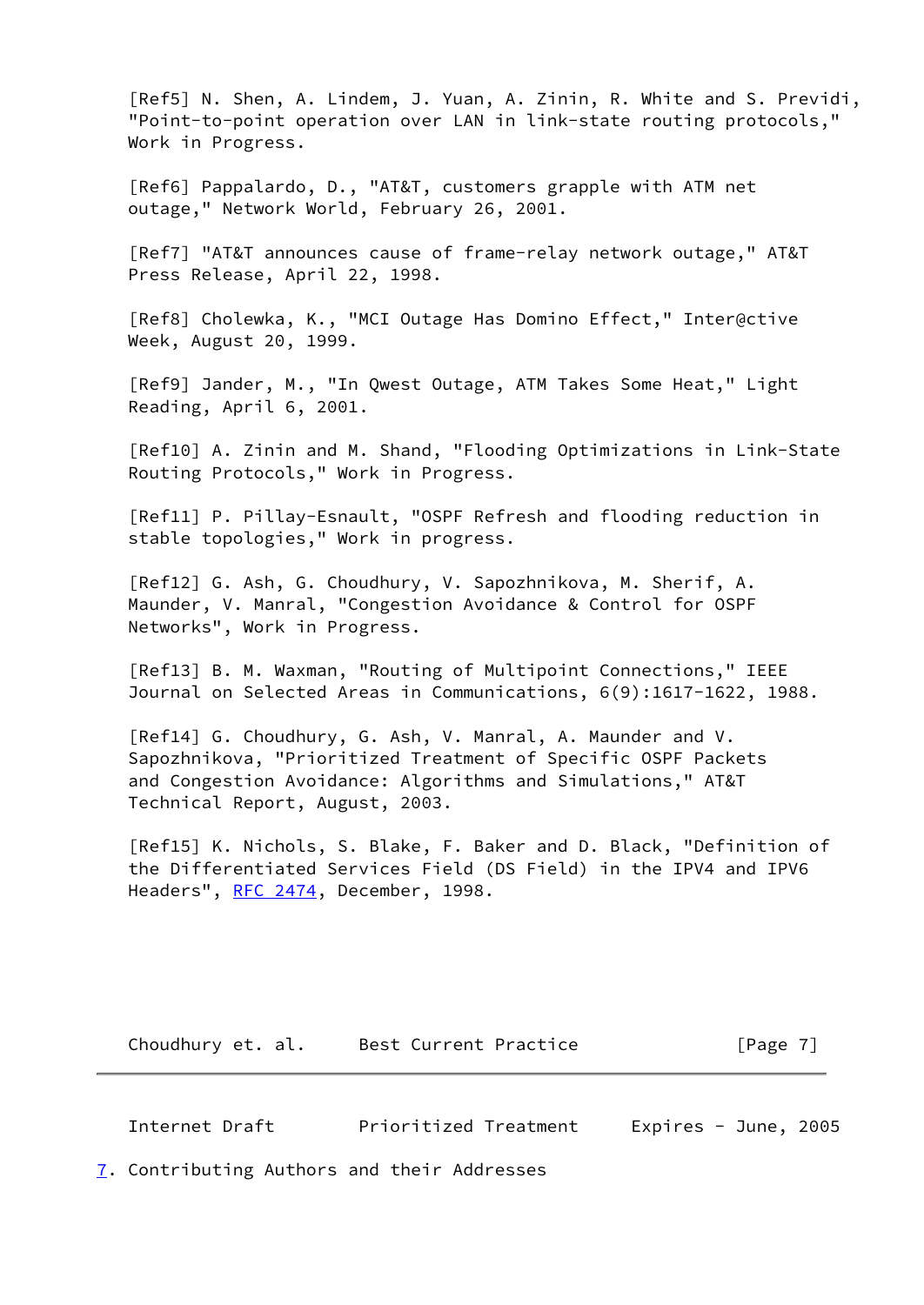In addition to the Editor, several people contributed to this document. The names and contact information of all authors are given below.

Gagan L. Choudhury **Anurag S. Maunder**  AT&T Erlang Technology Room D5-3C21 2880 Scott Boulevard 200 Laurel Avenue **Santa Clara, CA 95052** Middletown, NJ, 07748 USA USA Phone: (408)420-7617 email: gchoudhury@att.com

Gerald R. Ash Vera D. Sapozhnikova AT&T AT&T Room D5-2A01 Room C5-2C29 200 Laurel Avenue 200 Laurel Avenue Middletown, NJ, 07748 Middletown, NJ, 07748 USA USA Phone: (732)420-4578 Phone: (732)420-2653

 Vishwas Manral Sinett Semiconductors, Infantry Road, Bangalore 500 081 India email: vishwas@sinett.com

Phone: (732)420-3721 email: anuragm@erlangtech.com

email: gash@att.com email: sapozhnikova@att.com

<span id="page-8-0"></span>[Appendix A.](#page-8-0) LSA Storm: Causes and Impact

 An LSA storm may be initiated due to many reasons. Here are some examples:

- (a) one or more link failures due to fiber cuts,
- (b) one or more router failures for some reason, e.g., software crash or some type of disaster (including power outage) in an office complex hosting many routers,
- (c) Link/router flapping,
- (d) requirement of taking down and later bringing back many routers during a software/hardware upgrade,

Choudhury et. al. Best Current Practice [Page 8]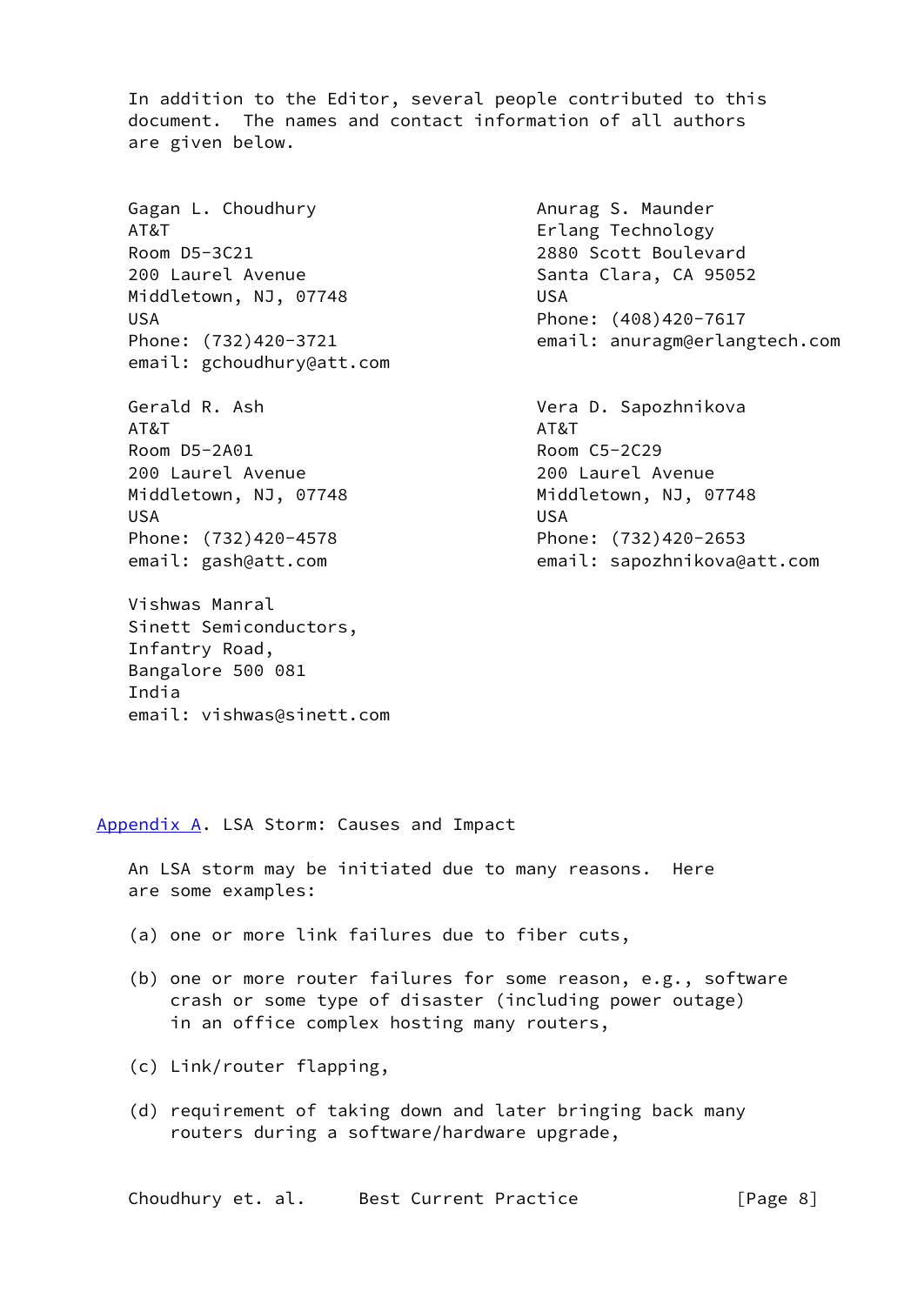Internet Draft Prioritized Treatment Expires - June, 2005

- (e) near-synchronization of the periodic 1800 second LSA refreshes of a subset of LSAs,
- (f) refresh of all LSAs in the system during a change in software version,
- (g) injecting a large number of external routes to OSPF due to a procedural error,
- (h) Router ID changes causing a large number of LSA re-originations (possibly LSA purges as well depending on the implementation).

 In addition to the LSAs originated as a direct result of link/router failures, there may be other indirect LSAs as well. One example in MPLS networks is traffic engineering LSAs  $[Ref3]$  $[Ref3]$  originated at other links as a result of significant change in reserved bandwidth resulting from rerouting of Label Switched Paths (LSPs) that went down during the link/router failure.

 The LSA storm causes high CPU and memory utilization at the router processor causing incoming packets to be delayed or dropped. Delayed acknowledgments (beyond the retransmission timer value) results in retransmissions, and delayed Hello packets (beyond the Router-Dead interval) results in links being declared down. A trunk-down event causes Router LSA origination by its end-point routers. If traffic engineering LSAs are used for each link then that type of LSAs would also be originated by the end-point routers and potentially elsewhere as well due to significant changes in reserved bandwidths at other links caused by the failure and reroute of LSPs originally using the failed trunk. Eventually, when the link recovers that would also trigger additional Router LSAs and traffic engineering LSAs.

 The retransmissions and additional LSA originations result in further CPU and memory usage, essentially causing a positive feedback loop. We define the LSA storm size as the number of LSAs in the original storm and not counting any additional LSAs resulting from the feedback loop described above. If the LSA storm is too large then the positive feedback loop mentioned above may be large enough to indefinitely sustain a large CPU and memory utilization at many routers in the network, thereby driving the network to an unstable state. In the past, network

 outage events have been reported in IP and ATM networks using link-state protocols such as OSPF, IS-IS, PNNI or some proprietary variants. See for example [Ref6-Ref9]. In many of these examples, large scale flooding of LSAs or other similar control messages (either naturally or triggered by some bug or inappropriate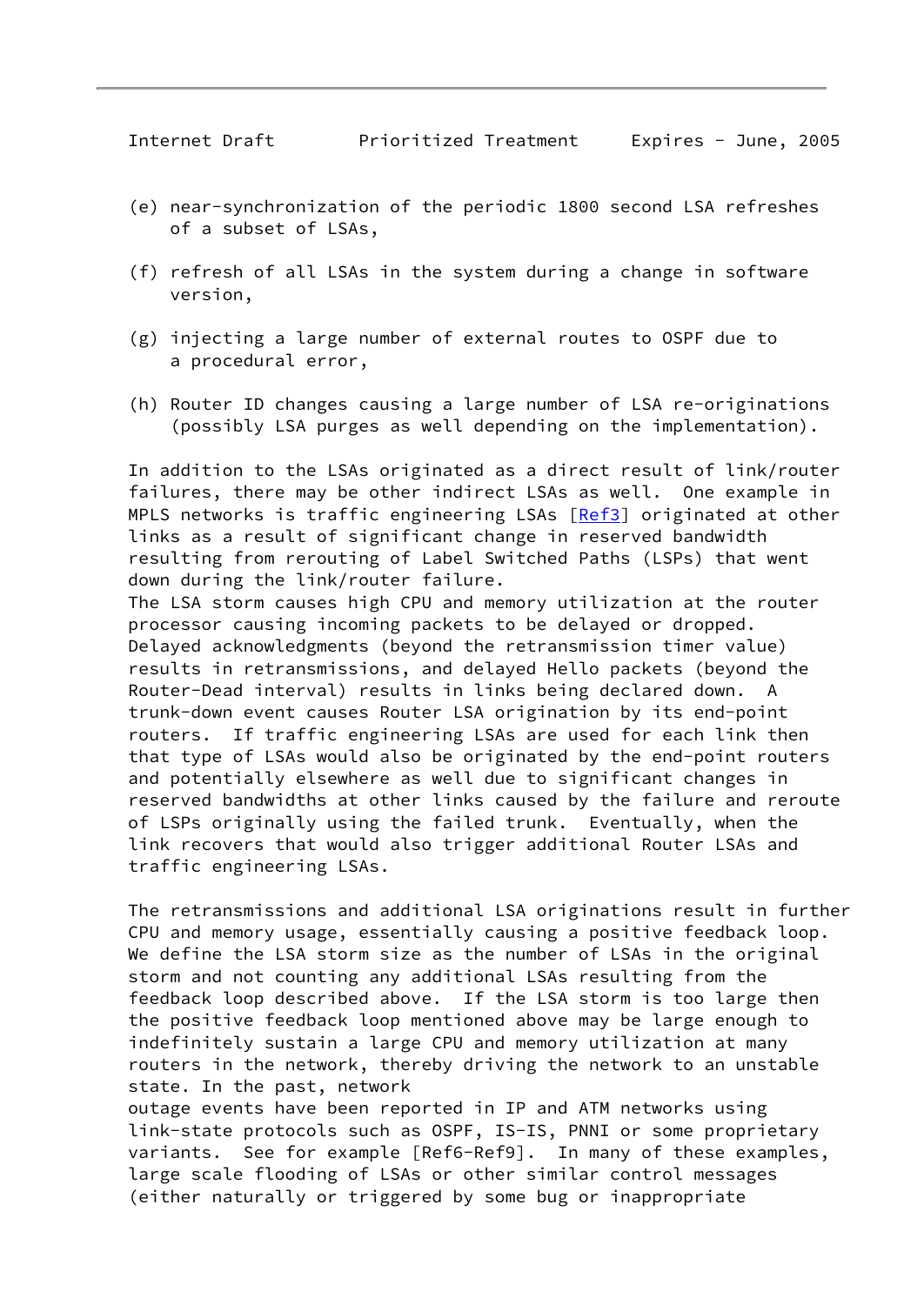procedure) have been partly or fully responsible for network instability and outage.

In [[Ref14\]](#page-7-2) a simulation model is used to show that there

Choudhury et. al. Best Current Practice [Page 9]

<span id="page-10-0"></span>Internet Draft Prioritized Treatment Expires - June, 2005

 is a certain LSA storm size threshold above which the network may show unstable behavior caused by large number of retransmissions, link failures due to missed Hello packets and subsequent link recoveries. It is also shown that the LSA storm size causing instability may be substantially increased by providing prioritized treatment to Hello and LSA Acknowledgment packets and by using an exponential backoff algorithm for determining the LSA retransmission interval. If it is not possible to prioritize Hello packets then resetting the inactivity timer on receiving any valid OSPF packets can also provide the same benefit. Furthermore, if we prioritize Hello packets then even when the network operates somewhat above the stability threshold, links are not declared down due to missed Hellos. This implies that even though there is control plane congestion due to many retransmissions, the data plane stays up and no new LSAs are originated (besides the ones in the original storm and the refreshes). These observations support the first three recommendations in [Section 2.](#page-2-0) The authors of this draft have also done simulations to verify that the other recommendations in [Section 2](#page-2-0) helps avoid congestion and allows a graceful exit from a congested state.

 One might argue that the scalability issue of large networks should be solved solely by dividing the network hierarchically into multiple areas so that flooding of LSAs remains localized within areas. However, this approach increases the network management and design complexity and may result in less optimal routing between areas. Also, ASE LSAs are flooded throughout the AS and it may be a problem if there are large numbers of them. Furthermore, a large number of summary LSAs may need to be flooded across Areas and their numbers would increase significantly if multiple Area Border Routers are employed for the purpose of reliability. Thus it is important to allow the network to grow towards as large a size as possible under a single area.

 The recommendations in the draft are synergistic with a broader set of scalability and stability improvement proposals.  $[Ref10]$  $[Ref10]$  proposes flooding overhead reduction in case more than one interface goes to the same neighbor. [\[Ref11](#page-7-5)] proposes a mechanism for greatly reducing LSA refreshes in stable topologies.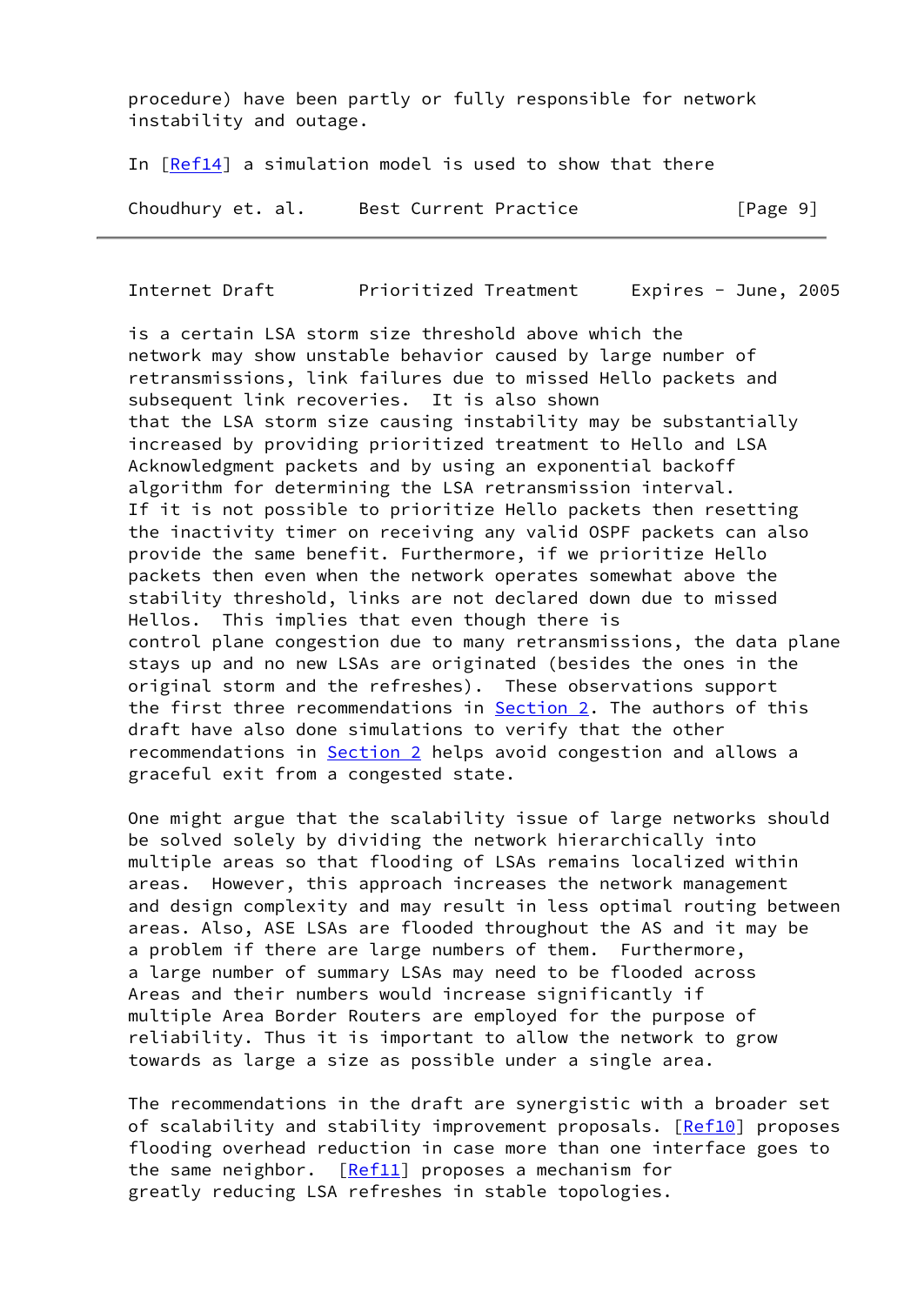[Ref12] proposes a wide range of congestion control and failure recovery mechanisms (some of those ideas are covered in this draft but  $[Ref12]$  $[Ref12]$  has other ideas not covered here).

<span id="page-11-0"></span>[Appendix B.](#page-11-0) List of Variables and Values

F = The factor by which the gap between sending successive LSAs to a neighbor is to be increased during congestion and decreased after coming out of congestion (used in Recommendation 4). Example value is 2.

Choudhury et. al. Best Current Practice [Page 10]

<span id="page-11-1"></span>Internet Draft Prioritized Treatment Expires - June, 2005

- $G(t)$  = Gap between sending successive LSAs to a neighbor at time t (used in Recommendation 4).
- Gmax = Maximum allowed value of gap between sending successive LSAs to a neighbor (used in Recommendation 4). Example value is 1 second.
- Gmin = Minimum allowed value of gap between sending successive LSAs to a neighbor (used in Recommendation 4). Example value is 20 ms.
- H = A high water mark (in units of number of unacknowledged LSAs). Exceeding this mark would trigger a potential increase in the gap between sending successive LSAs to a neighbor. (used in Recommendation 4). Example value is 20.
- $K = A$  multiplicative constant used in increasing the  $Rx$ mtInterval value used during successive retransmissions of the same LSA (used in Recommendation 3). Example value is 2.
- $L = A$  low water mark (in units of number of unacknowledged LSAs) Dropping below this mark would trigger a potential decrease in the gap between sending successive LSAs to a neighbor. (used in Recommendation 4). Example value is 10.
- n = Upper limit on the number of adjacencies to be brought up simultaneously (used in Recommendation 5).
- $R(i)$  =  $Rx$ mtInterval value used during the i-th retransmission of an LSA (used in Recommendation 3).
- Rmax = The maximum allowed value of RxmtInterval (used in Recommendation 3). Example value is 40 seconds.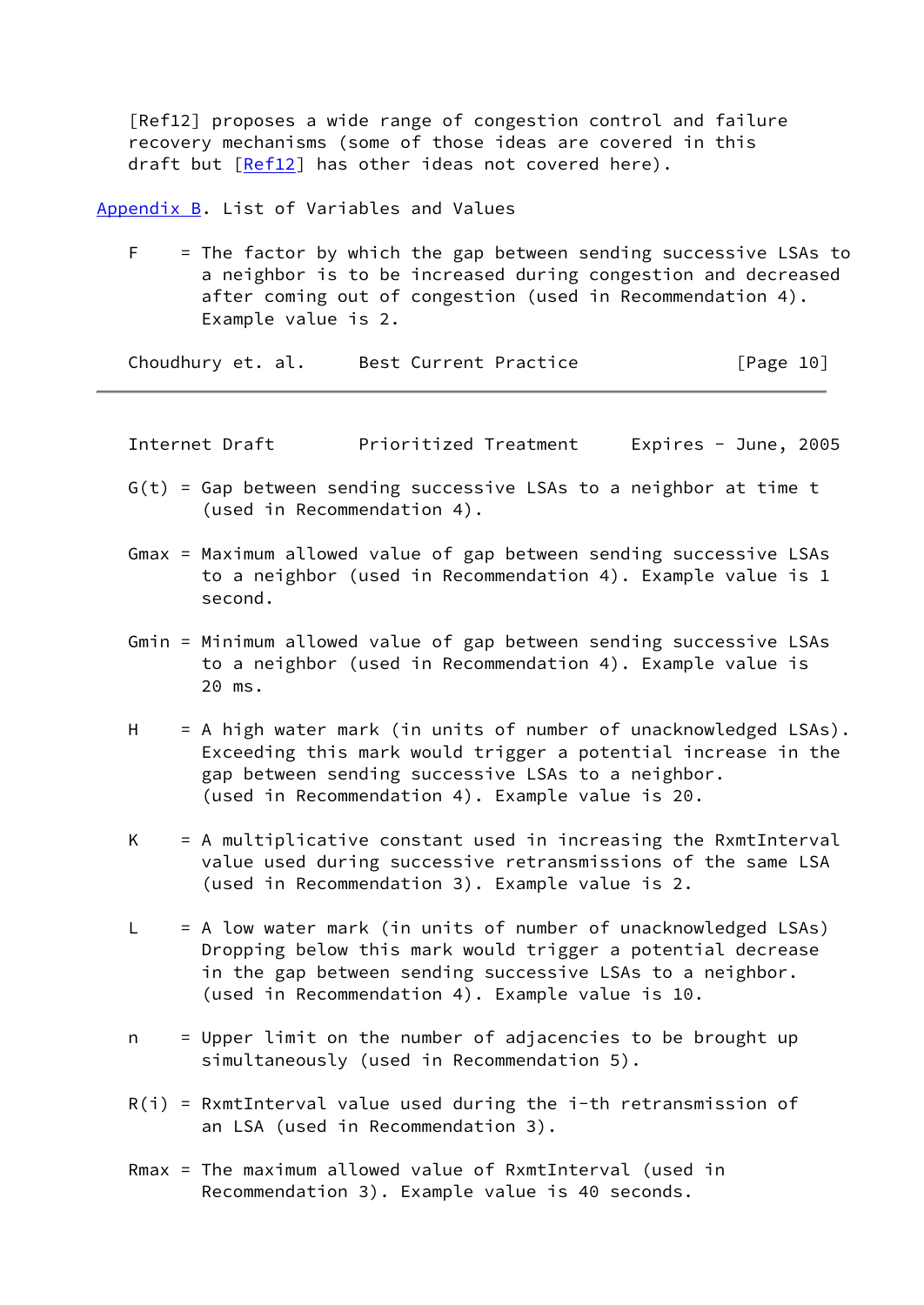- Rmin = The minimum allowed value of RxmtInterval (used in Recommendation 3). Example value is 5 seconds.
- T = Minimum time that has to elapse before the existing gap between sending successive LSAs to a neighbor is considered for change (used in Recommendation 4). Example value is 1 second.
- $U(t)$  = Number of unacknowledged LSAs to a neighbor at time t (used in Recommendation 4).

<span id="page-12-0"></span>[Appendix C.](#page-12-0) Other Recommendations and Suggestions

 (1) Explicit Marking: In [Section 2](#page-2-0) we recommended that OSPF packets be classified to "high" and "low" priority classes based on examining the OSPF packet header. In some cases (particularly

Choudhury et. al. Best Current Practice [Page 11]

Internet Draft Prioritized Treatment Expires - June, 2005

 in the receiver) this examination may be computationally costly. An alternative would be the use of different TOS/Precedence field settings for the two priority classes. [\[Ref1](#page-6-5)] recommends setting the TOS field to 0 and the Precedence field to 6 for all OSPF packets. We recommend this same setting for the "low" priority OSPF packets and a different setting for the "high" priority OSPF packets in order to be able to classify them separately without having to examine the OSPF packet header. Two examples are given below:

- Example 1: For "low" priority packets set TOS field to 0 and Precedence field to 6, and for "high" priority packets set TOS field to 4 and Precedence field to 6.
- Example 2: For "low" priority packets set TOS field to 0 and Precedence field to 6, and for "high" priority packets set TOS field to 0 and Precedence field to 7.

 It is to be noted that the TOS/Precedence bits have been redefined by Diffserv ([RFC 2474,](https://datatracker.ietf.org/doc/pdf/rfc2474)  $[Ref15]$ ). It is also to be noted that the different TOS/Precedence field settings suggested above only need to be agreed among the systems on the link. This recommendation is not needed to be followed if it is easy to examine the OSPF packet header and thereby separately classify "high" and "low" priority packets.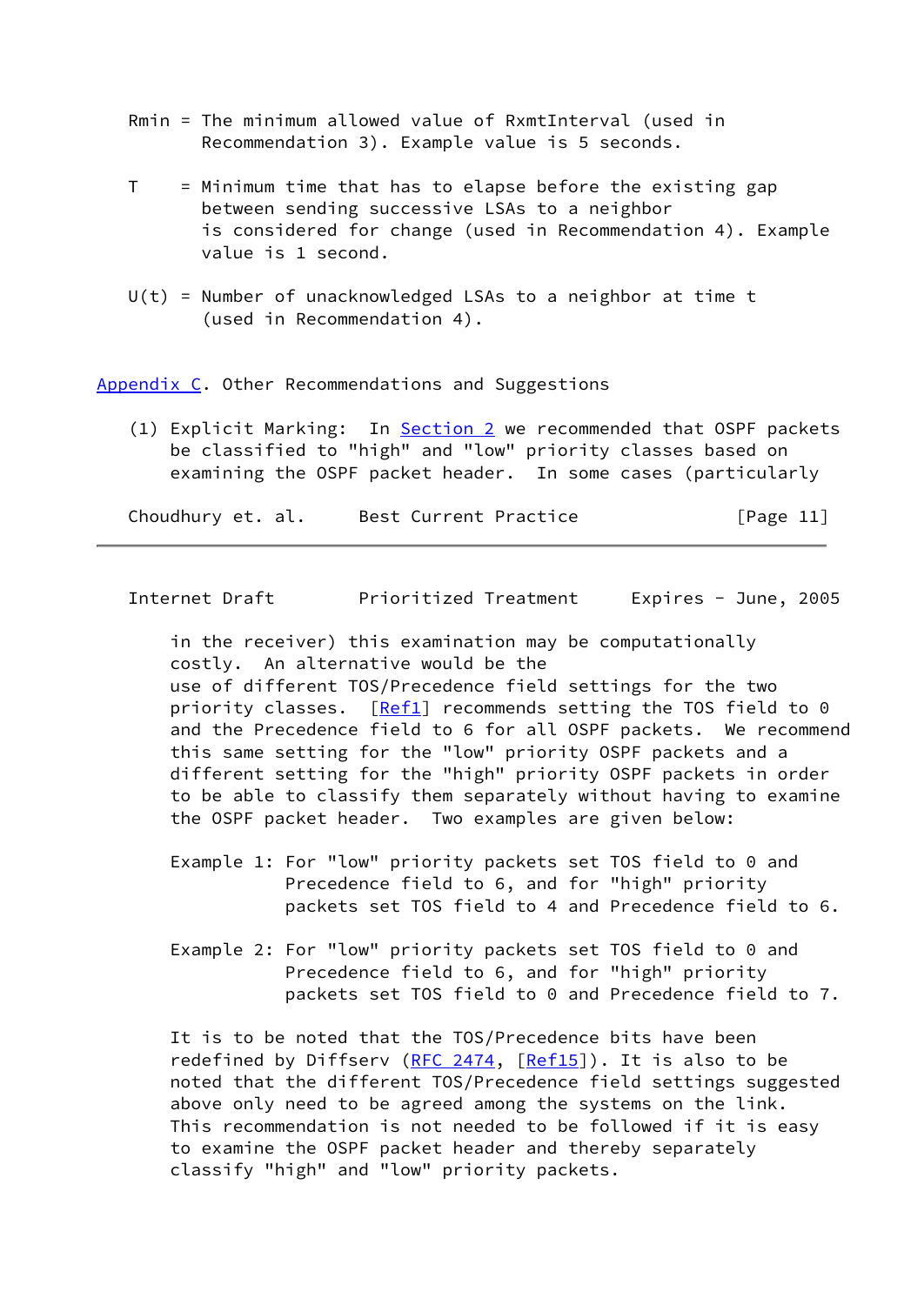(2) Further Prioritization of OSPF Packets: Besides the packets designated as "high" priority in Recommendation 1 of **Section 2**  there may be a need for further priority separation among the "low" priority OSPF packets. We recommend the use of three priority classes: "high", "medium" and "low". While receiving a packet from a neighbor and while transmitting a packet to a neighbor, try to process a "high priority" packet ahead of "medium" and "low" priority packets and a "medium" priority packet ahead of "low priority" packets. The "high" priority packets are as designated in Recommendation 1 of [Section 2](#page-2-0). We provide below two candidate examples for "medium" priority packets. All OSPF packets not designated as "high" or "medium" priority are "low" priority. If Cryptographic Authentication (AuType = 2) is used (as specified in  $[Ref1]$  $[Ref1]$ ) then prioritized treatment is to be provided only at the receiver and after security processing, but not at the transmitter since that may cause packets to arrive out of sequence and violate the requirements of "Autype = 2".

 One example of "medium" priority packet is the Database Description (DBD) packet from a slave (during the database synchronization process) that is used as an acknowledgment.

| Choudhury et. al. | Best Current Practice | [Page 12] |
|-------------------|-----------------------|-----------|
|-------------------|-----------------------|-----------|

Internet Draft Prioritized Treatment Expires - June, 2005

 A second example is an LSA carrying intra-area topology change information (this may trigger SPF calculation and rerouting of Label Switched paths and so fast processing of this packet may improve OSPF/LDP convergence times). However, if the processing cost of identifying and separately queueing the LSA in this example is deemed to be high then the implementer may decide not to do it.

 (3) Processing large number of LSA Purges: Occasionally some events in the network, such as Router ID changes, may result in a large number of LSA re-originations and LSA purges. In such a scenario one may consider processing LSAs in different order, e.g., processing LSA purges ahead of LSA originations. We, however, do not recommend out-of-order LSA processing for several reasons. Firstly, detecting the LSA type ahead of queueing may be computationally expensive. Out-of-order processing may also cause subtle bugs. We do not want to recommend a major change in the LSA processing paradigm for a relatively rare event such as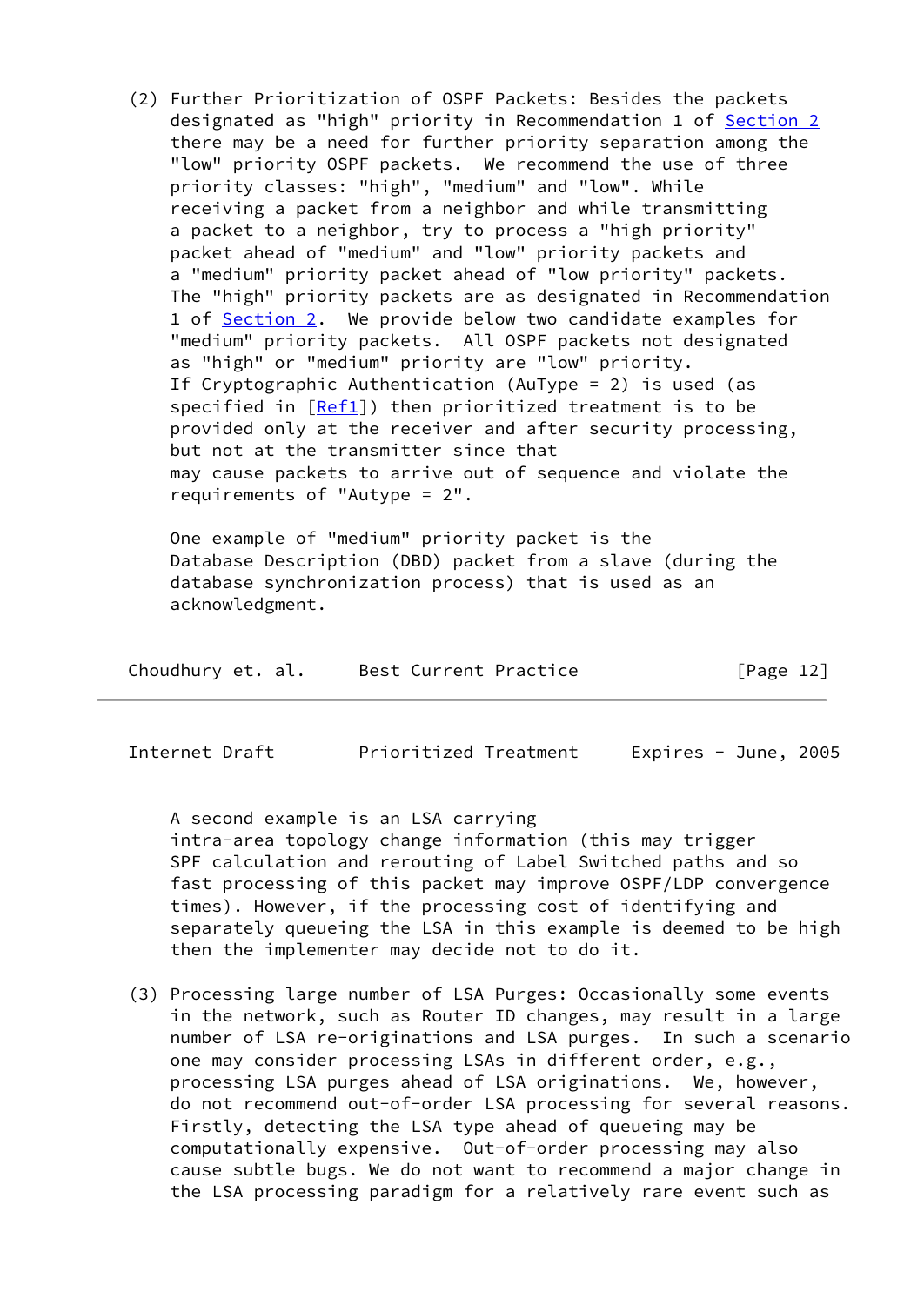Router ID change. However, a Router with a changing ID may flush the old LSAs gradually without causing a storm.

Full copyright statement

 Copyright (C) The Internet Society (2004). This document is subject to the rights, licenses and restrictions contained in [BCP 78](https://datatracker.ietf.org/doc/pdf/bcp78) and except as set forth therein, the authors retain all their rights.

 This document and the information contained herein are provided on an "AS IS" basis and THE CONTRIBUTOR, THE ORGANIZATION HE/SHE REPRESENTS OR IS SPONSORED BY (IF ANY), THE INTERNET SOCIETY AND THE INTERNET ENGINEERING TASK FORCE DISCLAIM ALL WARRANTIES, EXPRESS OR IMPLIED, INCLUDING BUT NOT LIMITED TO ANY WARRANTY THAT THE USE OF THE INFORMATION HEREIN WILL NOT INFRINGE ANY RIGHTS OR ANY IMPLIED WARRANTIES OF MERCHANTABILITY OR FITNESS FOR A PARTICULAR PURPOSE.

Intellectual Property Considerations

 The IETF takes no position regarding the validity or scope of any Intellectual Property Rights or other rights that might be claimed to pertain to the implementation or use of the technology described in this document or the extent to which any license under such rights might or might not be available; nor does it represent that it has made any independent effort to identify any such rights. Information on the procedures with respect to rights in RFC documents can be found in [BCP 78](https://datatracker.ietf.org/doc/pdf/bcp78) and [BCP 79](https://datatracker.ietf.org/doc/pdf/bcp79).

 Copies of IPR disclosures made to the IETF Secretariat and any assurances of licenses to be made available, or the result of an

| Choudhury et. al. | Best Current Practice | [Page 13] |
|-------------------|-----------------------|-----------|
|-------------------|-----------------------|-----------|

Internet Draft Prioritized Treatment Expires - June, 2005

 attempt made to obtain a general license or permission for the use of such proprietary rights by implementers or users of this specification can be obtained from the IETF on-line IPR repository at <http://www.ietf.org/ipr>. The IETF invites any interested party to bring to its attention any copyrights, patents or patent applications, or other proprietary rights that may cover technology that may be required to implement this standard. Please address the information to the IETF at ietf-ipr@ietf.org.